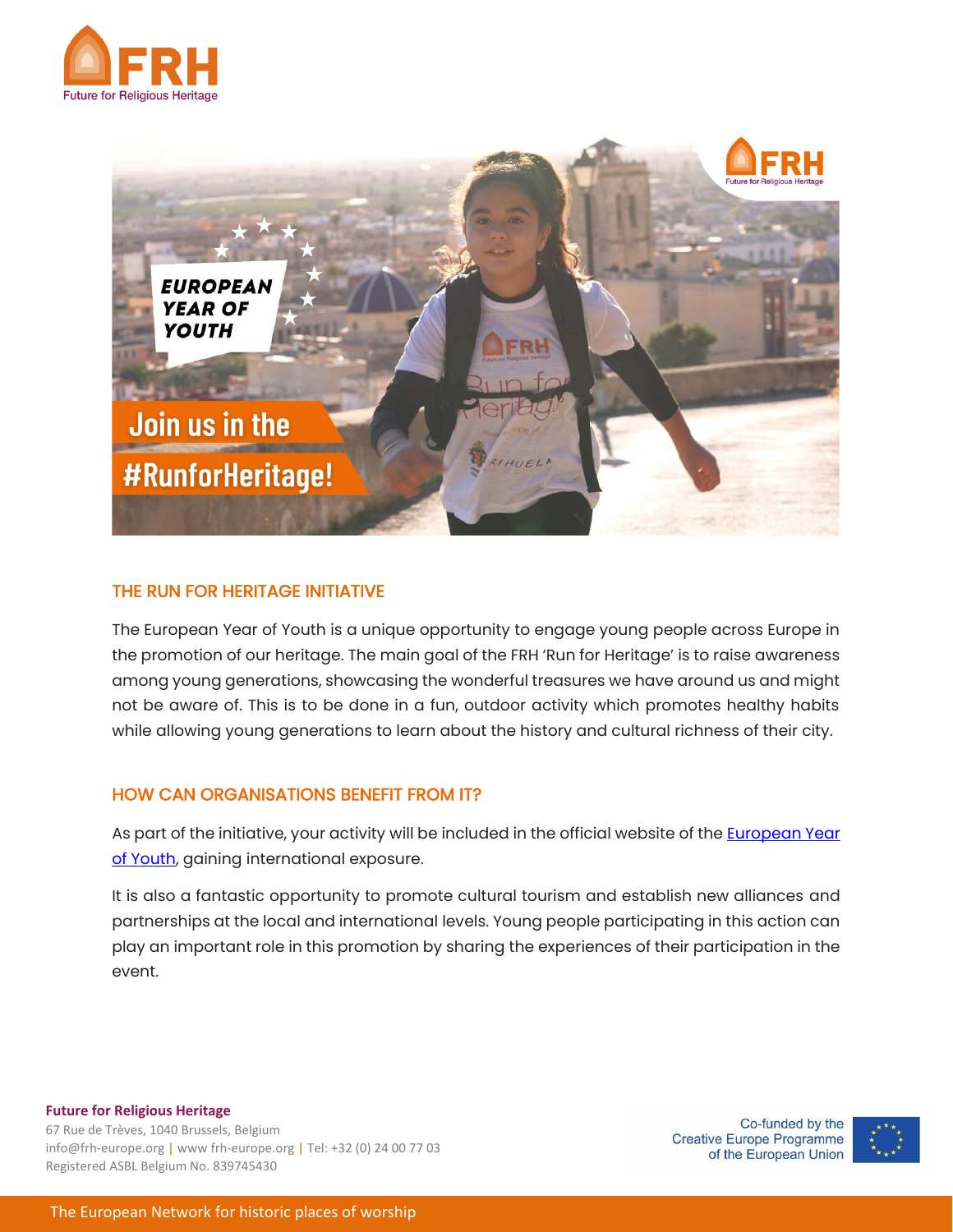

## WHO CAN BE PART OF IT?

Whether you are a member of the FRH network or not we invite you to make the most of this opportunity to promote religious heritage sites close to you while involving young people in it.

This initiative is open to a wide range of organisations: sports clubs, scouts organisations, primary and secondary schools, universities, youth organisations, youth councils, municipalities and any other organisation or institution involving young people or religious heritage management, safeguarding or promotion.

### HOW DOES FRH SUPPORT YOU?

FRH will support organisations with the promotion of their activity at a European-wide level and will provide if necessary materials such as T-shirt design, banners, certificates of participation, etc., so that participant organisations can print and distribute them at the local level.

# HOW TO ORGANISE AN ACTIVITY?

Organisations are responsible for the planning and implementation of the activity. Here are a few steps:

- find a group of active young people willing to participate in the campaign (school, high school, association, etc.)
- select two or more religious heritage sites in your town/city
- organise a run/bike for heritage between the various sites.
- Inform FRH on the location and dates so we can promote at the European level
- take pictures of the event and share them with FRH

### PAST EDITIONS

During past editions, hundreds of students participated in fun activities near their schools. Some examples include:

### Centro de Estudios Lebaniegos (Spain)

They organised a bike ride in cooperation with the regional government of Cantabria from the 'Centro Estudios Lebaniegos' organisation to the Monastery of Santo Toribio de Liébana. All participating students received a T-shirt and a certificate of participation.

#### **Future for Religious Heritage**

67 Rue de Trèves, 1040 Brussels, Belgium info@frh-europe.org | www frh-europe.org | Tel: +32 (0) 24 00 77 03 Registered ASBL Belgium No. 839745430

Co-funded by the Creative Europe Programme of the European Union